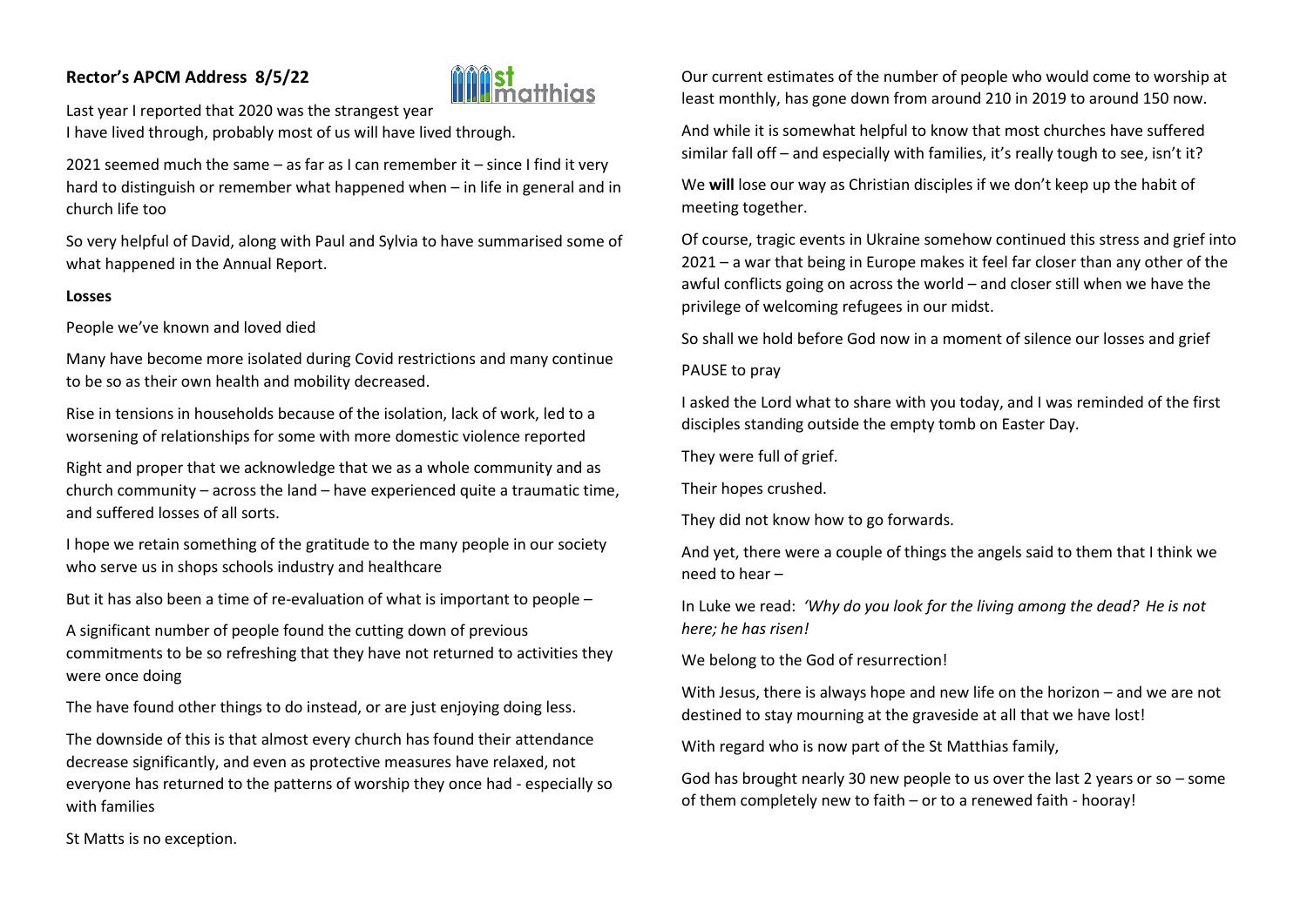Of the many families no longer coming to Sunday services, with Lena and team's passion and energy, many of them are still coming to Messy Church and many new families as well – as you can read in the encouraging booklet that Pere has put together for us

And of those who are no longer able to come because of frailty or illness, I believe over half are still joining the worship online – and even though it is hard to work out numbers of people who join in the whole of the 11am Sunday services, most weeks there are probably over 30 people who do  $\odot$ 

So, as St Paul writes to the Thessalonians about Christians who have died – we do not grieve as others do without hope.

We have resurrection hope for this life as well as life beyond this one. **There are many other reasons for hope and excitement about the future.**

We're having a go with a new pattern time and shape of the informal services – changing from '930 Zone' to Explore – with some in the afternoons – we don't know whether this will prove fruitful or not – but we have an amazing faithful and imaginative team running these services who are happy to give it a try and see how God uses that - or whether we need to try something else.

That faithful spirit has meant that our finances remain secure and we have been able to employ Laura as youth and outreach worker - so we're really excited about that.

We're also trying a new system of overseeing the different areas of church life with 'Action Groups' – to release more or you into using your God-given gifts and to improve communication across the church.

For that to work well, our church values become more important than ever, which is why you'll find a copy of them to look at with me today...



## **Generous like Jesus**

We want to

Offer a warm welcome to everyone – as Jesus welcomes us

## **Going Jesus' way**

We want to

- Keep Jesus as our model of living,.
- Pray and worship regularly together
- Remember that is *together* we're the body of Christ each has a part to play.

#### **Growing on the Journey**

We want to

- open to more of the work of the Holy Spirit
- Plug the importance of belonging to 'life groups'
- Share the Good News of Jesus wherever we can.

#### *…and all this, with* **God's joy in our hearts** We want to

 $\bullet$  Delight in Him – as He delights in us

Many of the Action Groups were already in existence but several people have stepped up to taking a lead in their ministry areas, like Maureen and Elaine with pastoral care – and we're delighted about some new ones – for example David Hodson heading up the new Eco Action Group, who have already encouraged the church to sign up for a Green Church Accreditation Scheme to keep us moving forwards.

Preschool numbers are at their highest ever – so thanks to Liz and her team, and Sylvia and the dedicated management committee – with the great outdoor space that has developed – have you had a walk around it?

Relationships with Ilsham and Warberry have always been good, but they are getting even better of late with new head teachers wanting to engage with the church even more than before,

Lena's work with younger years of Ilsham school with Godly Play has gone down really well;

The 'Begin Well' antenatal classes have been really valued, as has the 'Mummy and Me' project.